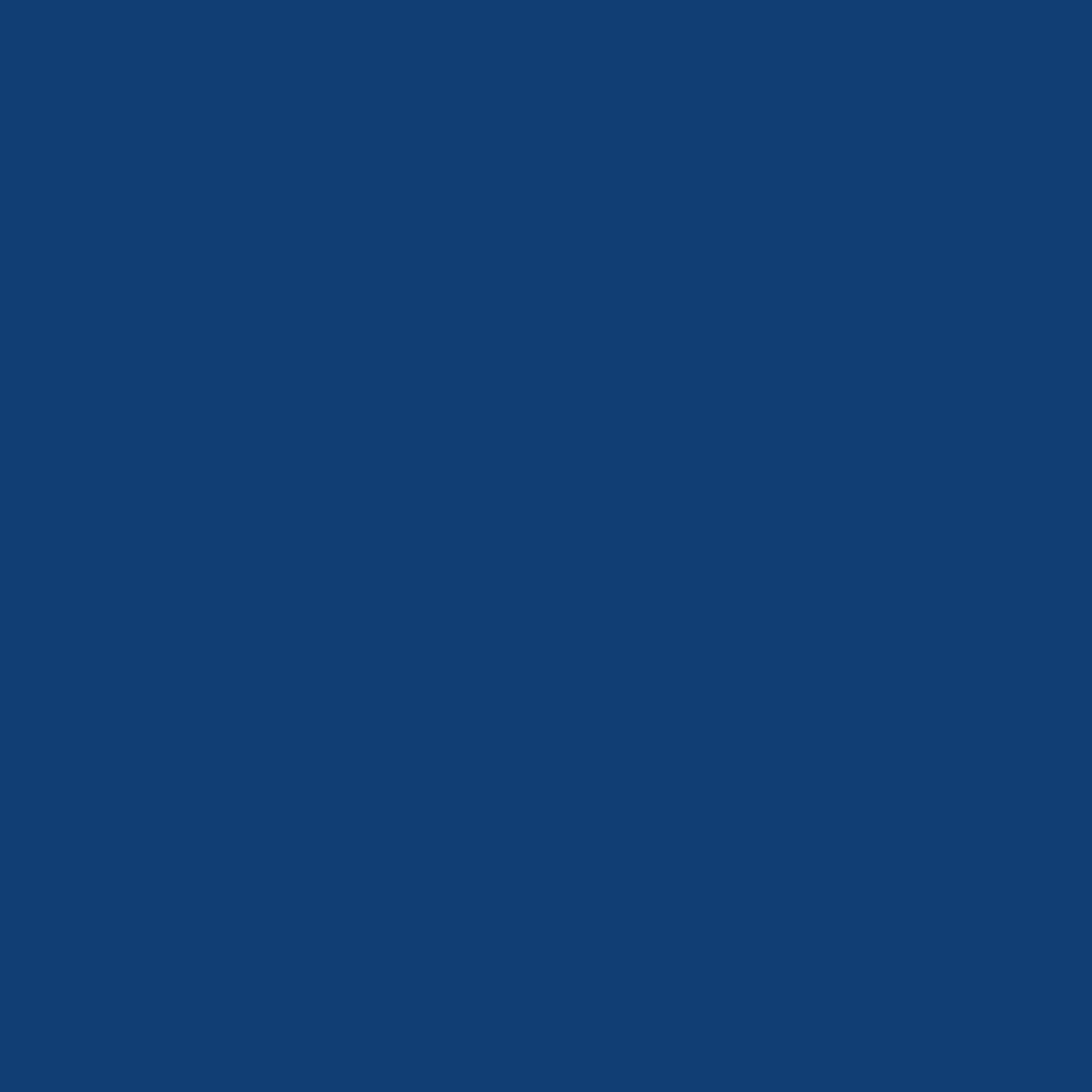# **College Majors, Unemployment and Earnings**

*Not all college degrees are created equal*

The question, as we slowly dig out from under the wreckage left by the Great Recession, is unavoidable: "Is college worth it?" Our answer: "Yes, extensive research, ours included, finds that a college degree is still worth it." A Bachelor's degree is one of the best weapons a job seeker can wield in the fight for employment and earnings. And staying on campus to earn a graduate degree provides safe shelter from the immediate economic storm, and will pay off with greater employability and earnings once the graduate enters the labor market. Unemployment for students with new Bachelor's degrees is an unacceptable 8.9 percent,<sup>1</sup> but it's a catastrophic 22.9 percent for job seekers with a recent high school diploma—and an almost unthinkable 31.5 percent for recent high school dropouts.

**HARD TIMES**

*1 The combined unemployment rate for both recent college graduates and experienced Bachelor's degree holders is 5 percent.*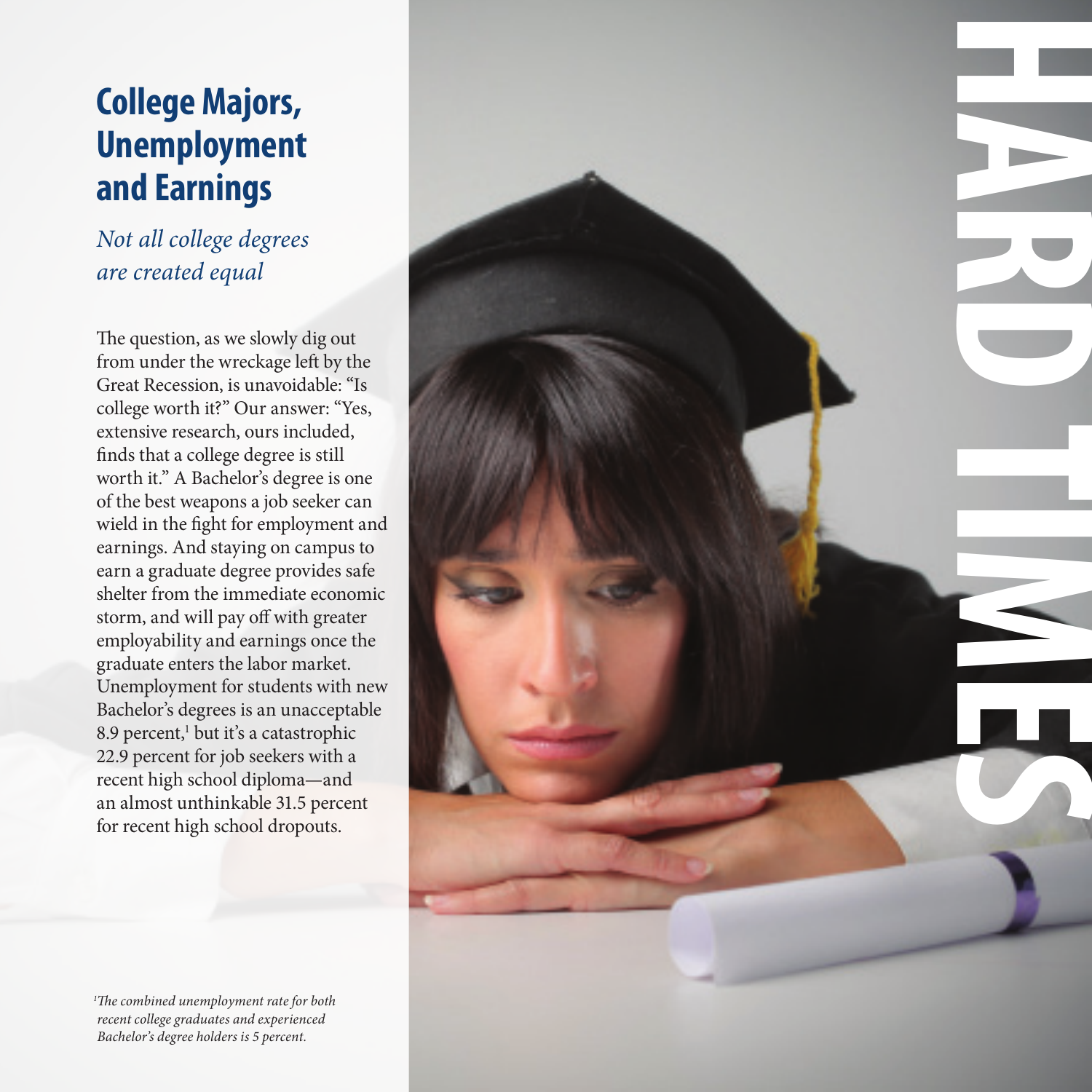#### **Here is a look at several factors that current and future college students should consider as they choose their courses:**

**The risk of unemployment among recent college graduates depends on their major.** The unemployment rate for recent graduates is highest in Architecture (13.9 percent) because of the collapse of the construction and home building industry in the recession. Unemployment rates are generally higher in non-technical majors, such as the Arts (11.1 percent), Humanities and Liberal Arts (9.4 percent), Social Science (8.9 percent)<sup>1</sup> and Law and Public Policy (8.1 percent).

Unemployment in majors related to computers and mathematics vary widely depending on the technical and scientific content of the major. Employers are still hiring technical computer specialists who can write software and invent new applications. But for information specialists who use software to manipulate, mine, and disseminate information, hiring slows down in recessions. We can see the difference in unemployment between people who invent computer technology as opposed to people who use computer technology. The unemployment rate for recent college graduates in Information Systems has spiked to 11.7 percent, while the rates for majors in Computer Science and Mathematics are 7.8 percent and 6.0 percent, respectively.

**Computer majors are likely to bounce back strongly as the recovery proceeds.** For example, the unemployment rate for recent college graduates who major in information systems is a hefty 11.7 percent, but only 5.4 percent for experienced workers who major in Information Systems.

**The Education, Healthcare, Business and Professional Services industries have been the most stable employers for recent college graduates.** Unemployment rates are relatively low (5.4 percent) for recent college students who majored in Healthcare and Education because these majors are attached to stable or growing industry sectors. Recent graduates in Psychology and Social Work have relatively low unemployment rates (7.3 percent) nearly half work in Healthcare and Education. The same is true for unemployment among recent college graduates who majored in the Life and Physical Sciences (7.7 percent). More than 60 percent of these recent college graduates who are working have landed in the Healthcare, Professional Contracting Businesses or Education sectors.

Business majors have low unemployment rates (7.4 percent) with the exception of those who specialize in Hospitality Management (9.1 percent), which is hampered by the ongoing slump in Travel and Tourism. Similarly, recent graduates in Engineering do relatively well (7.5 percent unemployment), except for Civil and Mechanical Engineers who are still suffering from the deep dive in manufacturing and construction activity.

**UNEMPLOYMENT IN MAJORS RELATED TO COMPUTERS AND MATHEMATICS VARY WIDELY DEPENDING ON THE TECHNICAL AND SCIENTIFIC CONTENT OF THE MAJOR.**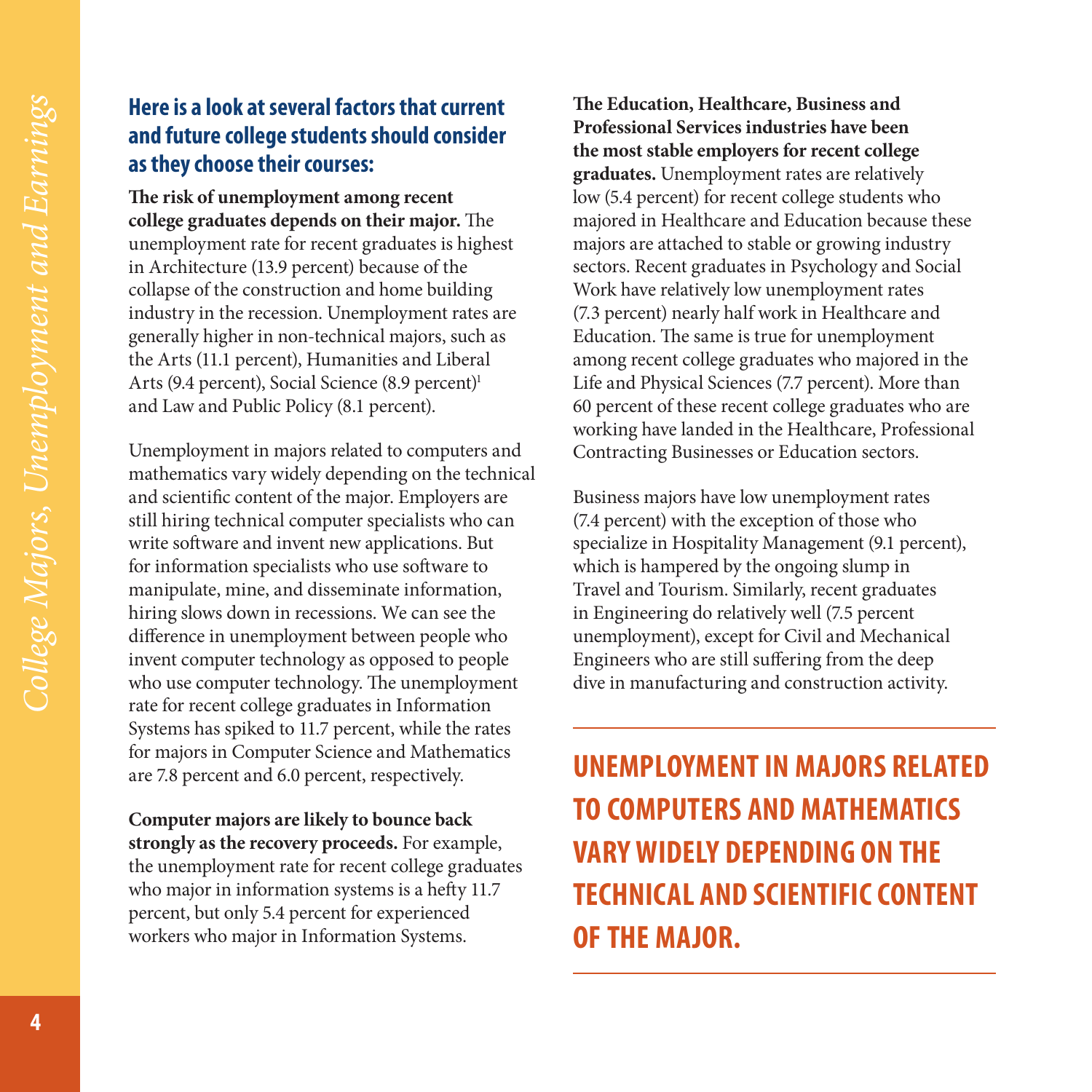**Majors that are more closely aligned with particular occupations and industries tend to experience lower unemployment rates.** Majors such as Healthcare, Education and those related to technical occupations tend to have lower unemployment rates than more general majors, like Humanities and Liberal Arts, where graduates are broadly dispersed across occupations and industries. Unemployment rates for recent graduates in Healthcare and Education are 5.4 percent compared to 9.4 percent for people who majored in Humanities and the Liberal Arts. More than three out of four people who major in Education work in the Education industry while no more than 20 percent of Liberal Arts graduates are concentrated in any single industry.

#### **At the same time, majors that are closely aligned with occupations and industries can misfire.**

For example, tying oneself to a particular major can be a problem if the associated occupations or industries collapse. Unemployment rates for recent college graduates who majored in Architecture start high at 13.9 percent and, due to its strong alignment with the collapse in construction and housing, unemployment remains high even for experienced college graduates at 9.2 percent.

**As the recovery proceeds and recent college graduates gain access to work, especially in their major fields, their unemployment rates will drop substantially.** Employment patterns among experienced workers who have been out of college for a while suggest that recent graduates will fare better as the recovery continues. With the exception of majors in Architecture, International Business and Theater Arts, more experienced workers have substantially lower unemployment rates and higher earnings than recent college graduates.

#### **Graduate degrees make a quantum difference in employment prospects across all majors.**

Sometimes, when unemployment is high, the best strategy to increase future employability is to go to graduate school. The unemployment rate for people with graduate degrees is 3 percent compared with a 5 percent unemployment rate for those with a BA (recent college graduates and experienced workers holding a Bachelor's degree). With the exception of majors in the arts and Architecture, unemployment rates for people with graduate degrees range between 1.9 percent and 4.0 percent. Graduate degrees tend to outperform BA's on employment in part because advanced degrees represent higher levels of human capital development and because those degrees are more closely aligned with career pathways in particular occupations and industries.

# **NOT ALL GRADUATE DEGREES OUTPERFORM ALL BA'S ON EMPLOYMENT, THOUGH.**

**For example, experienced workers with BA's in healthcare have lower unemployment rates than people with graduate degrees in every other field, except the Life and Physical Sciences.** Similarly, a BA in Education can make a job seeker more employable than majors in Architecture, Humanities, Journalism, Computers, Social Science, Arts and Business who go on to graduate school.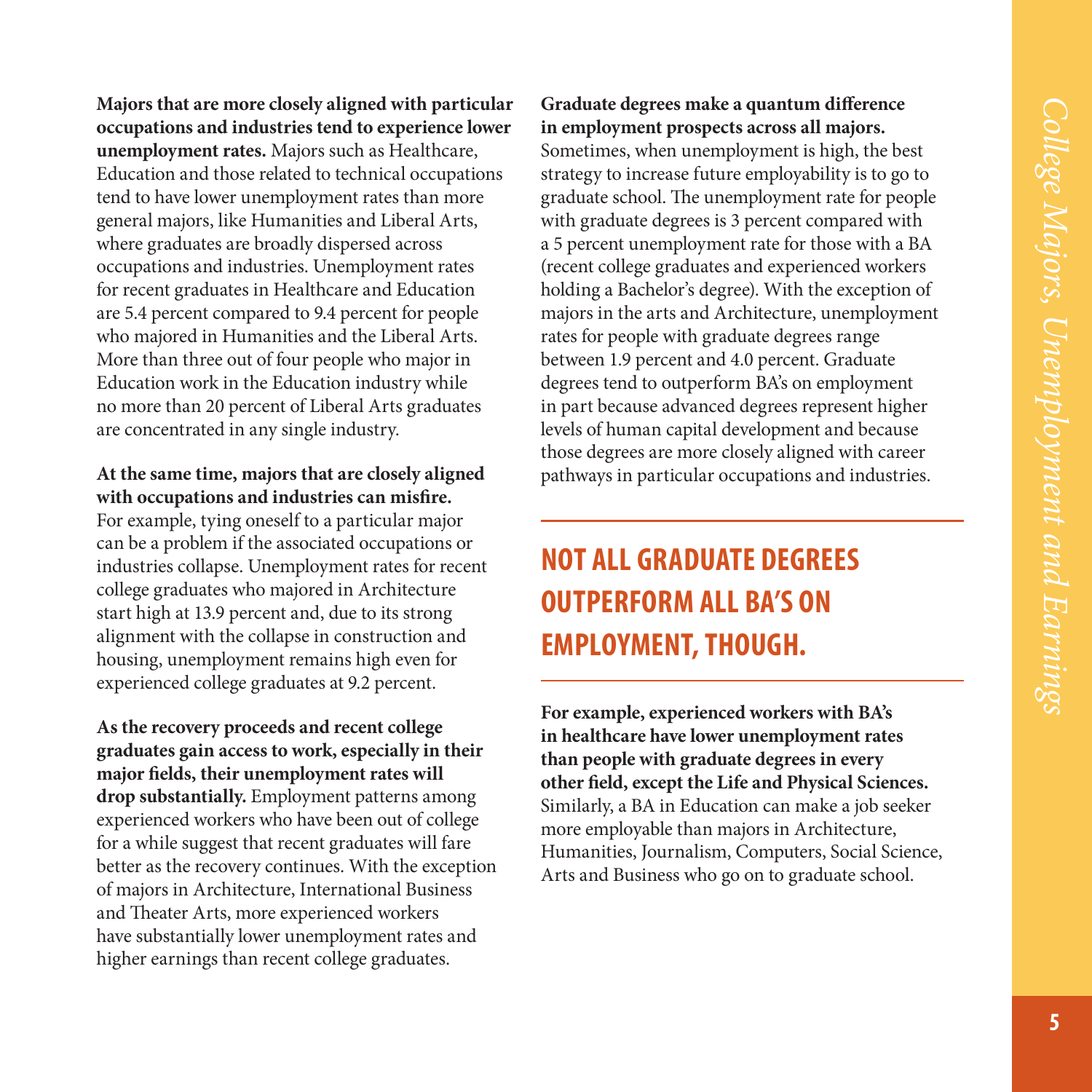**What college graduates earn also depends on what they take. Median earnings among recent college graduates vary from \$55,000 among Engineering majors to \$30,000 in the Arts, as well as Psychology and Social Work.** In our more detailed data—which drills into the broad categories to look at results for more individual, specialized majors—the variation is even more pronounced, ranging from \$60,000 for Computer Engineering graduates to \$24,000 for Physiology majors.

**Majors with high technical, business and healthcare content tend to earn the most among both recent and experienced college graduates.** Engineering majors lead both in earnings for recent and experienced college graduates followed by Computer and Mathematics majors, and Business majors. Recent graduates in Healthcare majors start out with high earnings, but begin to lose ground to Science, Business and Engineering as college graduates gain experience and graduate degrees. Graduate school further differentiates earnings among majors.

# **WHAT COLLEGE GRADUATES EARN ALSO DEPENDS ON WHAT THEY TAKE.**

**Majors that are most closely aligned with particular industries and occupations tend to have low unemployment rates but not necessarily the highest earnings.** Some majors offer both high security and high earnings, while other majors trade off earnings for job security. Healthcare, Science and Business majors have both low unemployment and the highest earnings boost

from experience and graduate education. At the same time, Education, Psychology and Social Work majors have relatively low unemployment, but earnings are also low and only improve marginally with experience and graduate education.

**Although differences remain high among majors, graduate education raises earnings across the board.** The average earnings for BA's now stands at \$48,000 compared with \$62,000 for graduate degrees. With the exception the Arts and Education, earnings for graduate workers range between \$60,000 and \$100,000.

It is easy to look at unemployment rates for new college graduates or hear stories about degreeholders forced to tend bar and question the wisdom of investing in higher education when times are bad. But those questions should last only until you compare how job seekers with college degrees are doing compared to those without college degrees.

Today's best advice, then, is that high school students who can go on to college should do so with one caveat. They should do their homework before picking a major because, when it comes to employment prospects and compensation, not all college degrees are created equal.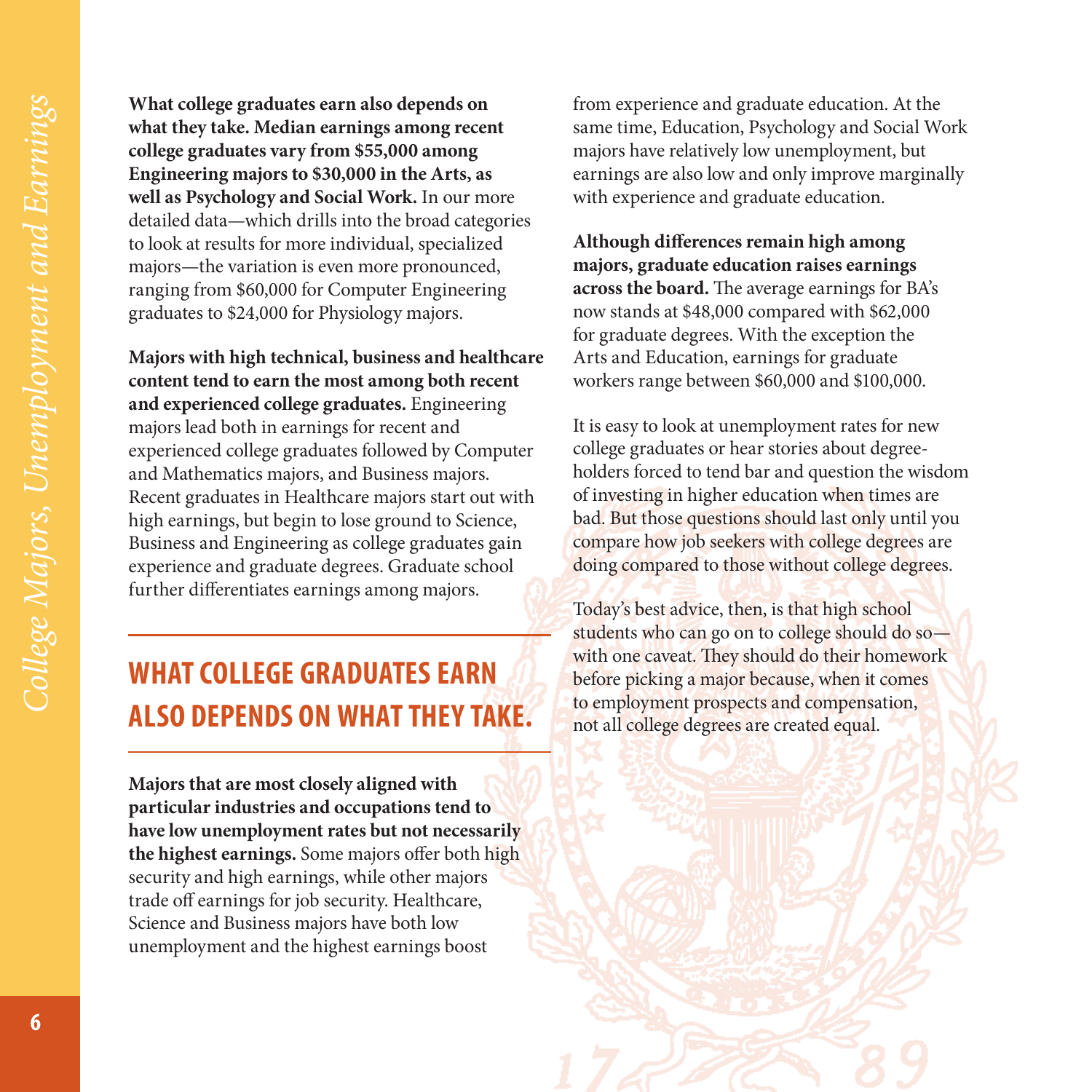#### **UNEMPLOYMENT RATES DECLINE AS RECENT COLLEGE GRADUATES GAIN EXPERIENCE AND GRADUATE EDUCATION**

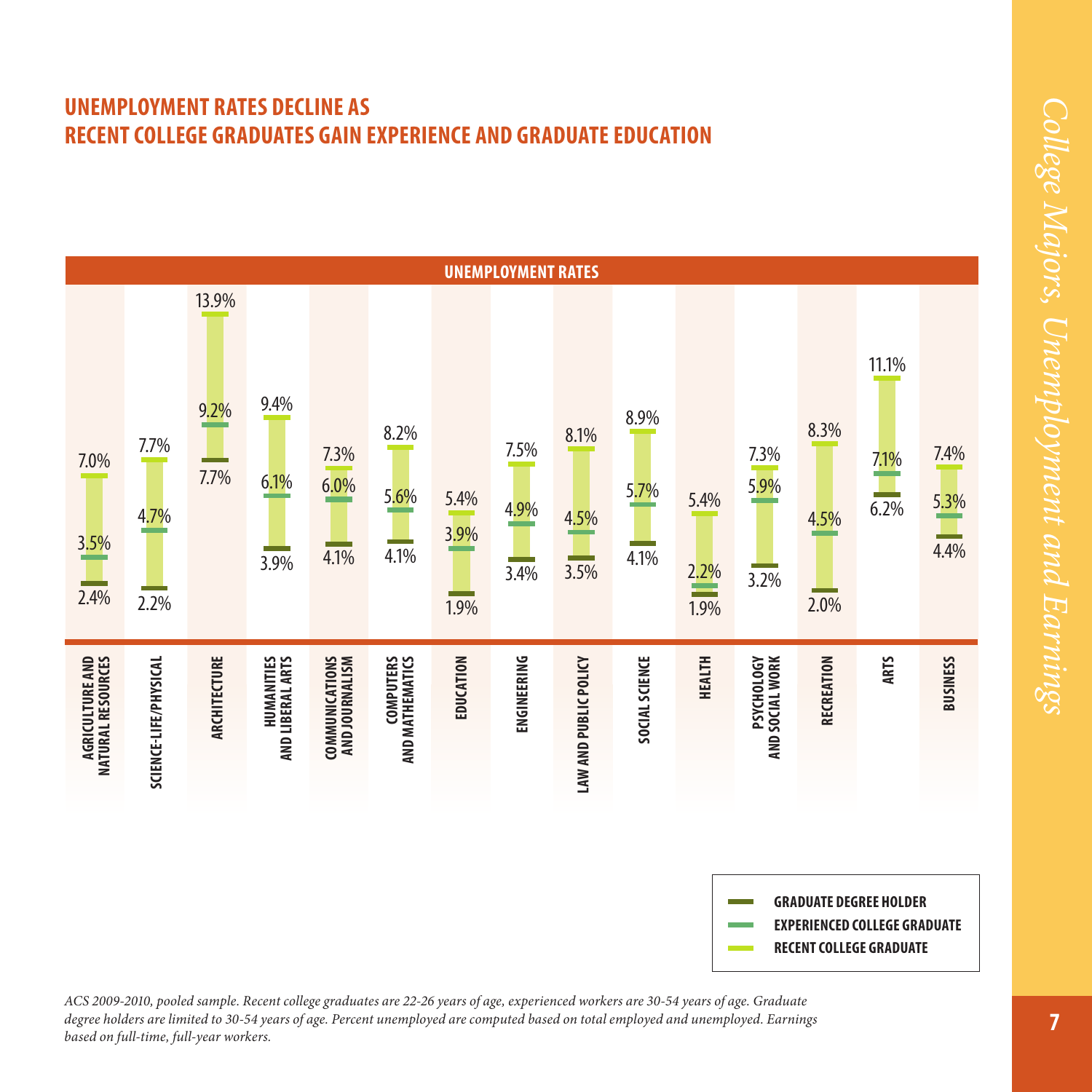#### **EARNINGS INCREASE AS RECENT COLLEGE GRADUATES GAIN EXPERIENCE AND GRADUATE EDUCATION**

![](_page_7_Figure_1.jpeg)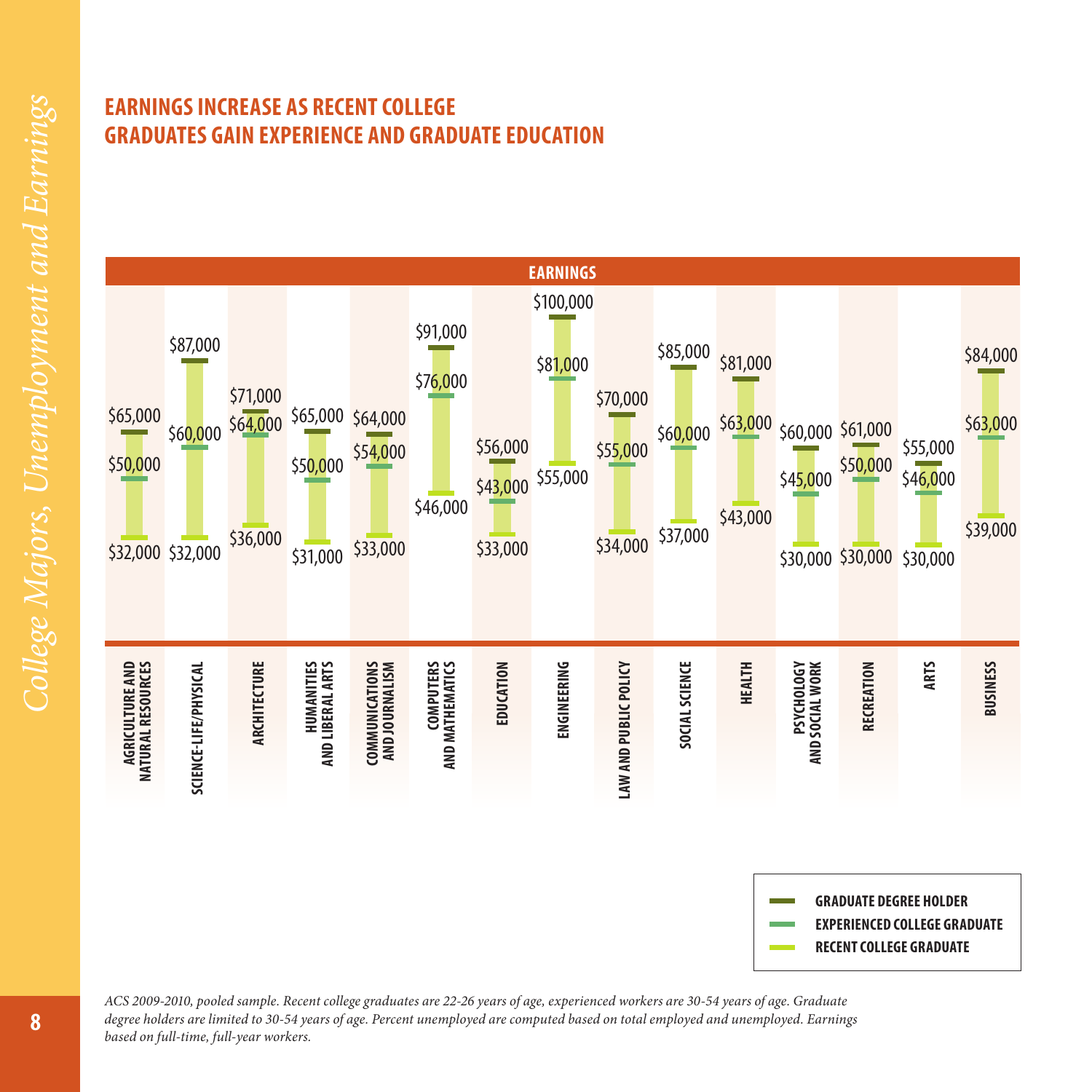### **DETAILED UNEMPLOYMENT AND EARNINGS FOR COLLEGE MAJORS**

|                                                    |                                                                   | <b>UNEMPLOYMENT RATES</b>                          |                                                         | <b>EARNINGS</b>                                   |                                                    |                                                         |                                                   |
|----------------------------------------------------|-------------------------------------------------------------------|----------------------------------------------------|---------------------------------------------------------|---------------------------------------------------|----------------------------------------------------|---------------------------------------------------------|---------------------------------------------------|
| <b>MAJOR GROUP</b>                                 | <b>MAJOR</b>                                                      | <b>RECENT</b><br><b>COLLEGE</b><br><b>GRADUATE</b> | <b>EXPERIENCED</b><br><b>COLLEGE</b><br><b>GRADUATE</b> | <b>GRADUATE</b><br><b>DEGREE</b><br><b>HOLDER</b> | <b>RECENT</b><br><b>COLLEGE</b><br><b>GRADUATE</b> | <b>EXPERIENCED</b><br><b>COLLEGE</b><br><b>GRADUATE</b> | <b>GRADUATE</b><br><b>DEGREE</b><br><b>HOLDER</b> |
| <b>AGRICULTURE AND</b><br><b>NATURAL RESOURCES</b> | <b>GENERAL</b><br><b>AGRICULTURE</b>                              |                                                    | 4.2%                                                    |                                                   |                                                    | \$45,000                                                |                                                   |
|                                                    | <b>ANIMAL SCIENCES</b>                                            |                                                    | 3.4%                                                    |                                                   |                                                    | \$44,000                                                |                                                   |
|                                                    | <b>NATURAL RESOURCES</b><br><b>MANAGEMENT</b>                     |                                                    | 5.3%                                                    |                                                   |                                                    | \$53,000                                                |                                                   |
| <b>ARCHITECTURE</b>                                | <b>ARCHITECTURE</b>                                               | 13.9%                                              | 9.2%                                                    | 7.7%                                              | \$36,000                                           | \$64,000                                                | \$71,000                                          |
| <b>ARTS</b>                                        | <b>FINE ARTS</b>                                                  | 12.6%                                              | 7.3%                                                    | 7.3%                                              | \$30,000                                           | \$45,000                                                | \$55,000                                          |
|                                                    | <b>DRAMA AND THEATER</b><br><b>ARTS</b>                           | 7.8%                                               | 8.8%                                                    | 7.0%                                              | \$26,000                                           | \$45,000                                                | \$50,000                                          |
|                                                    | <b>MUSIC</b>                                                      | 9.2%                                               | 4.5%                                                    | 4.4%                                              | \$30,000                                           | \$45,000                                                | \$55,000                                          |
|                                                    | <b>COMMERCIAL ART AND</b><br><b>GRAPHIC DESIGN</b>                | 11.8%                                              | 7.5%                                                    | 7.1%                                              | \$32,000                                           | \$49,000                                                | \$60,000                                          |
|                                                    | <b>FILM VIDEO AND</b><br><b>PHOTOGRAPHIC ARTS</b>                 | 12.9%                                              | 6.7%                                                    | 13.0%                                             | \$30,000                                           | \$50,000                                                | \$58,000                                          |
|                                                    | <b>STUDIO ARTS</b>                                                |                                                    | 8.0%                                                    |                                                   |                                                    | \$41,000                                                |                                                   |
| <b>BUSINESS</b>                                    | <b>GENERAL BUSINESS</b>                                           | 7.0%                                               | 4.8%                                                    | 4.2%                                              | \$37,000                                           | \$60,000                                                | \$85,000                                          |
|                                                    | <b>ACCOUNTING</b>                                                 | 6.8%                                               | 4.8%                                                    | 3.8%                                              | \$43,000                                           | \$65,000                                                | \$90,000                                          |
|                                                    | <b>BUSINESS</b><br><b>MANAGEMENT AND</b><br><b>ADMINISTRATION</b> | 8.1%                                               | 5.4%                                                    | 4.4%                                              | \$36,000                                           | \$60,000                                                | \$76,000                                          |
|                                                    | <b>OPERATIONS</b><br><b>LOGISTICS AND</b><br><b>E-COMMERCE</b>    |                                                    | 5.5%                                                    |                                                   |                                                    | \$71,000                                                |                                                   |
|                                                    | <b>BUSINESS ECONOMICS</b>                                         |                                                    | 5.4%                                                    |                                                   |                                                    | \$77,000                                                |                                                   |
|                                                    | <b>MARKETING AND</b><br><b>MARKETING RESEARCH</b>                 | 7.3%                                               | 6.0%                                                    | 5.4%                                              | \$37,000                                           | \$65,000                                                | \$81,000                                          |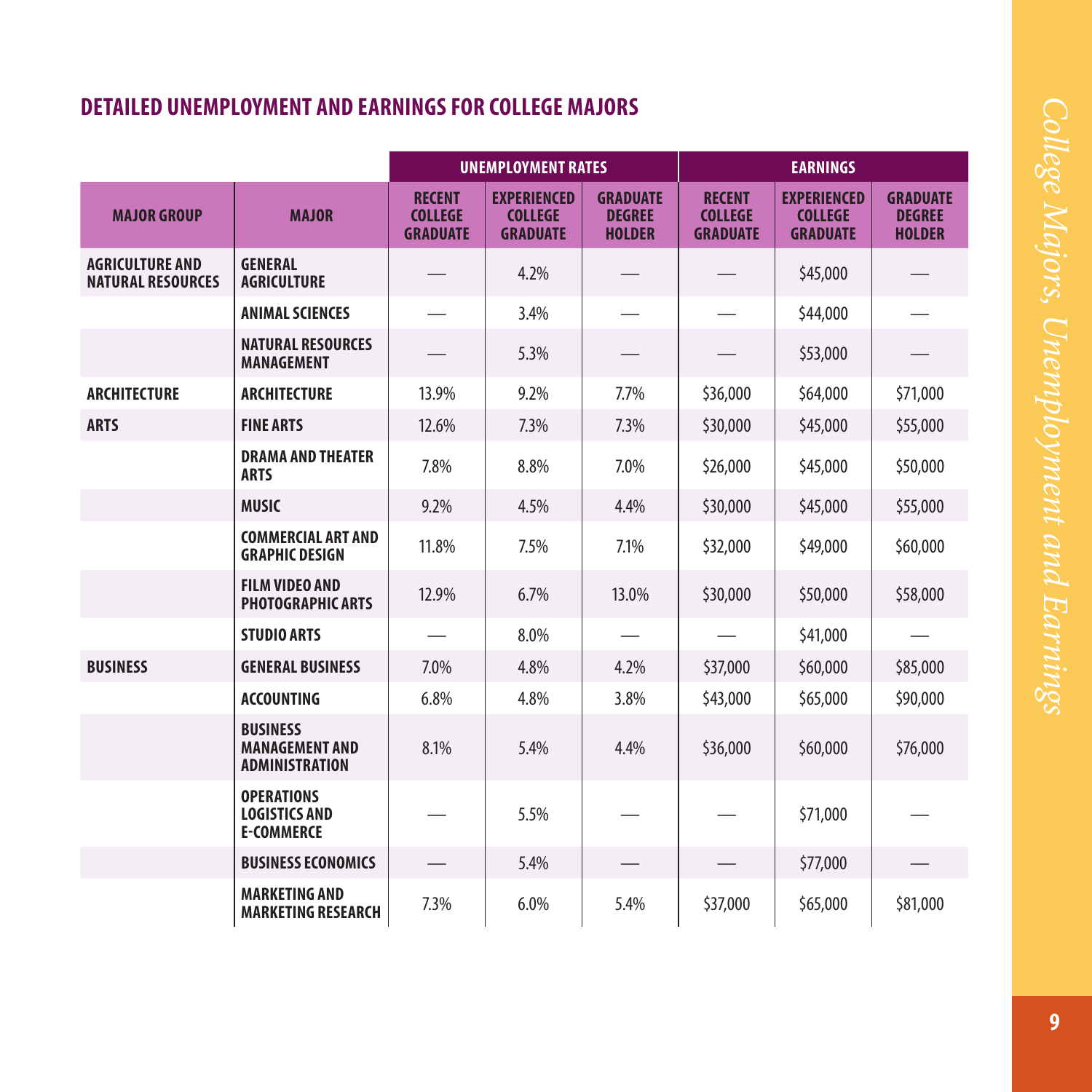|                                             |                                                                                    |                                                    | <b>UNEMPLOYMENT RATES</b>                               | <b>EARNINGS</b>                                   |                                                    |                                                         |                                                   |  |
|---------------------------------------------|------------------------------------------------------------------------------------|----------------------------------------------------|---------------------------------------------------------|---------------------------------------------------|----------------------------------------------------|---------------------------------------------------------|---------------------------------------------------|--|
| <b>MAJOR GROUP</b>                          | <b>MAJOR</b>                                                                       | <b>RECENT</b><br><b>COLLEGE</b><br><b>GRADUATE</b> | <b>EXPERIENCED</b><br><b>COLLEGE</b><br><b>GRADUATE</b> | <b>GRADUATE</b><br><b>DEGREE</b><br><b>HOLDER</b> | <b>RECENT</b><br><b>COLLEGE</b><br><b>GRADUATE</b> | <b>EXPERIENCED</b><br><b>COLLEGE</b><br><b>GRADUATE</b> | <b>GRADUATE</b><br><b>DEGREE</b><br><b>HOLDER</b> |  |
|                                             | <b>FINANCE</b>                                                                     | 6.6%                                               | 5.2%                                                    | 4.6%                                              | \$44,000                                           | \$72,000                                                | \$95,000                                          |  |
|                                             | <b>HUMAN RESOURCES</b><br><b>AND PERSONNEL</b><br><b>MANAGEMENT</b>                |                                                    | 6.6%                                                    | 4.4%                                              |                                                    | \$60,000                                                | \$68,000                                          |  |
|                                             | <b>INTERNATIONAL</b><br><b>BUSINESS</b>                                            |                                                    | 9.5%                                                    |                                                   |                                                    | \$60,000                                                |                                                   |  |
|                                             | <b>HOSPITALITY</b><br><b>MANAGEMENT</b>                                            | 9.1%                                               | 5.7%                                                    |                                                   | \$32,000                                           | \$53,000                                                |                                                   |  |
|                                             | <b>MANAGEMENT</b><br><b>INFORMATION</b><br><b>SYSTEMS AND</b><br><b>STATISTICS</b> |                                                    | 4.4%                                                    |                                                   |                                                    | \$73,000                                                |                                                   |  |
|                                             | <b>MISCELLANEOUS</b><br><b>BUSINESS &amp; MEDICAL</b><br><b>ADMINISTRATION</b>     |                                                    | 6.2%                                                    |                                                   |                                                    | \$56,000                                                |                                                   |  |
| <b>COMMUNICATIONS,</b><br><b>JOURNALISM</b> | <b>COMMUNICATIONS</b>                                                              | 7.4%                                               | 6.3%                                                    | 4.3%                                              | \$34,000                                           | \$57,000                                                | \$65,000                                          |  |
|                                             | <b>JOURNALISM</b>                                                                  | 7.7%                                               | 6.0%                                                    | 3.8%                                              | \$32,000                                           | \$58,000                                                | \$66,000                                          |  |
|                                             | <b>MASS MEDIA</b>                                                                  | 8.5%                                               | 7.0%                                                    | 6.7%                                              | \$32,000                                           | \$50,000                                                | \$58,000                                          |  |
|                                             | <b>ADVERTISING AND</b><br><b>PUBLIC RELATIONS</b>                                  | 7.7%                                               | 6.1%                                                    |                                                   | \$35,000                                           | \$57,000                                                |                                                   |  |
|                                             | <b>FAMILY AND</b><br><b>CONSUMER SCIENCES</b>                                      | 4.3%                                               | 4.2%                                                    | 2.8%                                              | \$30,000                                           | \$43,000                                                | \$59,000                                          |  |
| <b>COMPUTERS AND</b><br><b>MATHEMATICS</b>  | <b>COMMUNICATION</b><br><b>TECHNOLOGIES</b>                                        |                                                    | 8.5%                                                    |                                                   |                                                    | \$55,000                                                |                                                   |  |
|                                             | <b>INFORMATION</b><br><b>SYSTEMS</b>                                               | 11.7%                                              | 5.4%                                                    | 6.4%                                              | \$43,000                                           | \$68,000                                                | \$80,000                                          |  |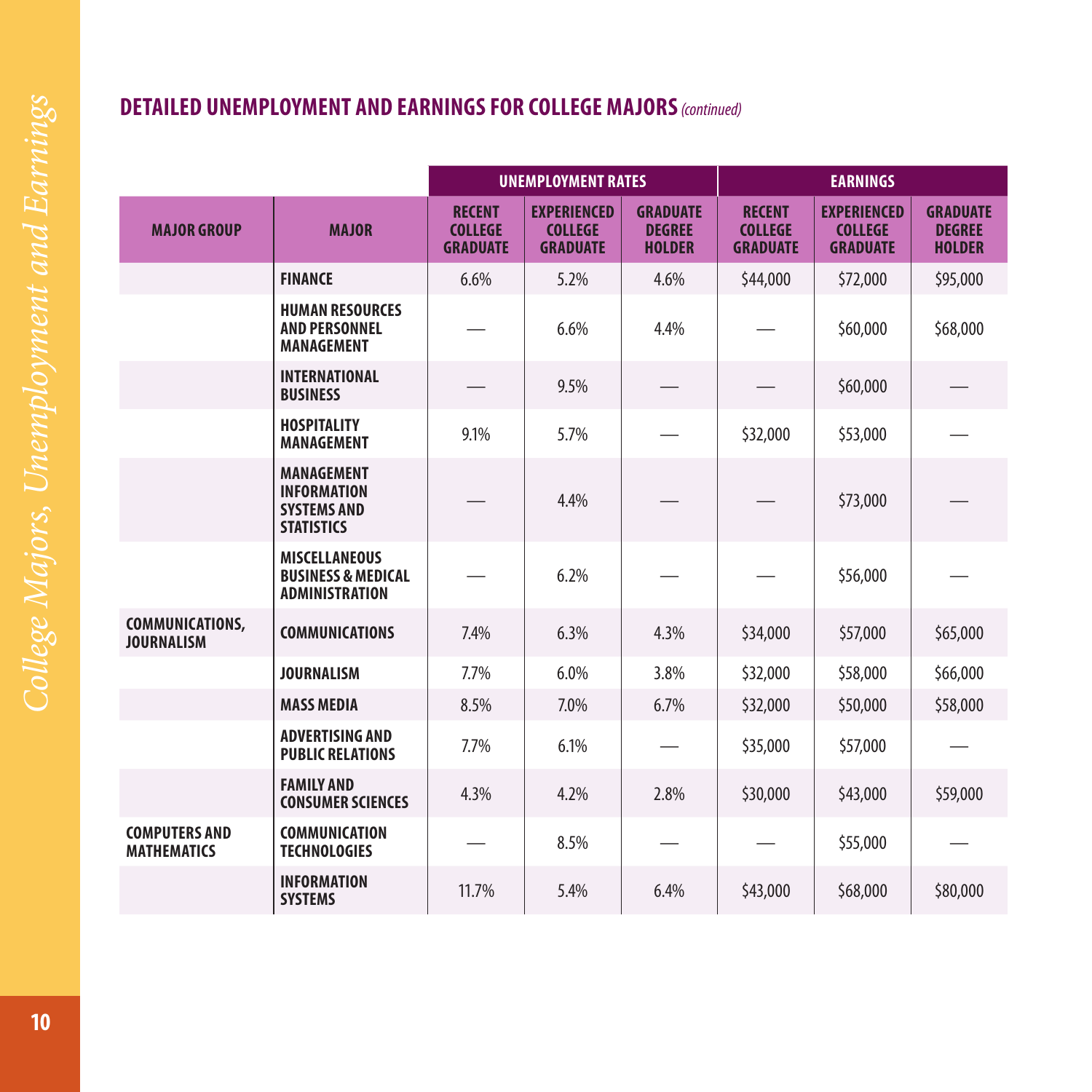|                    |                                                                      | <b>UNEMPLOYMENT RATES</b>                          |                                                         |                                                   | <b>EARNINGS</b>                                    |                                                         |                                                   |  |
|--------------------|----------------------------------------------------------------------|----------------------------------------------------|---------------------------------------------------------|---------------------------------------------------|----------------------------------------------------|---------------------------------------------------------|---------------------------------------------------|--|
| <b>MAJOR GROUP</b> | <b>MAJOR</b>                                                         | <b>RECENT</b><br><b>COLLEGE</b><br><b>GRADUATE</b> | <b>EXPERIENCED</b><br><b>COLLEGE</b><br><b>GRADUATE</b> | <b>GRADUATE</b><br><b>DEGREE</b><br><b>HOLDER</b> | <b>RECENT</b><br><b>COLLEGE</b><br><b>GRADUATE</b> | <b>EXPERIENCED</b><br><b>COLLEGE</b><br><b>GRADUATE</b> | <b>GRADUATE</b><br><b>DEGREE</b><br><b>HOLDER</b> |  |
|                    | <b>COMPUTER SCIENCE</b>                                              | 7.8%                                               | 5.6%                                                    | 3.8%                                              | \$50,000                                           | \$81,000                                                | \$96,000                                          |  |
|                    | <b>INFORMATION</b><br><b>SCIENCES</b>                                |                                                    | 5.1%                                                    |                                                   |                                                    | \$74,000                                                |                                                   |  |
|                    | <b>COMPUTER</b><br><b>NETWORKING AND</b><br><b>TELECOMMUNICATION</b> |                                                    | 6.2%                                                    |                                                   |                                                    | \$60,000                                                |                                                   |  |
|                    | <b>COMPUTER</b><br><b>ENGINEERING</b>                                |                                                    | 5.0%                                                    | 3.6%                                              |                                                    | \$89,000                                                | \$100,000                                         |  |
|                    | <b>MATHEMATICS</b>                                                   | 6.1%                                               | 5.1%                                                    | 3.6%                                              | \$40,000                                           | \$71,000                                                | \$86,000                                          |  |
| <b>EDUCATION</b>   | <b>GENERAL EDUCATION</b>                                             | 6.0%                                               | 4.1%                                                    | 2.4%                                              | \$34,000                                           | \$43,000                                                | \$56,000                                          |  |
|                    | <b>ELEMENTARY</b><br><b>EDUCATION</b>                                | 4.8%                                               | 3.4%                                                    | 1.7%                                              | \$33,000                                           | \$40,000                                                | \$54,000                                          |  |
|                    | PHYSICAL AND HEALTH<br><b>EDUCATION TEACHING</b>                     |                                                    | 3.7%                                                    | 2.2%                                              |                                                    | \$48,000                                                | \$60,000                                          |  |
|                    | <b>EARLY CHILDHOOD</b><br><b>EDUCATION</b>                           |                                                    | 4.9%                                                    |                                                   |                                                    | \$38,000                                                |                                                   |  |
|                    | <b>SECONDARY TEACHER</b><br><b>EDUCATION</b>                         |                                                    | 4.1%                                                    |                                                   |                                                    | \$47,000                                                |                                                   |  |
|                    | <b>SPECIAL NEEDS</b><br><b>EDUCATION</b>                             |                                                    | 4.5%                                                    | 2.0%                                              |                                                    | \$43,000                                                | \$57,000                                          |  |
|                    | <b>LANGUAGE AND</b><br><b>DRAMA EDUCATION</b>                        |                                                    | 4.2%                                                    | 2.2%                                              |                                                    | \$43,000                                                | \$57,000                                          |  |
|                    | <b>ART AND MUSIC</b><br><b>EDUCATION</b>                             |                                                    | 3.7%                                                    | 2.2%                                              |                                                    | \$45,000                                                | \$57,000                                          |  |
|                    | <b>MISCELLANEOUS</b><br><b>EDUCATION</b>                             |                                                    | 4.0%                                                    |                                                   |                                                    | \$50,000                                                |                                                   |  |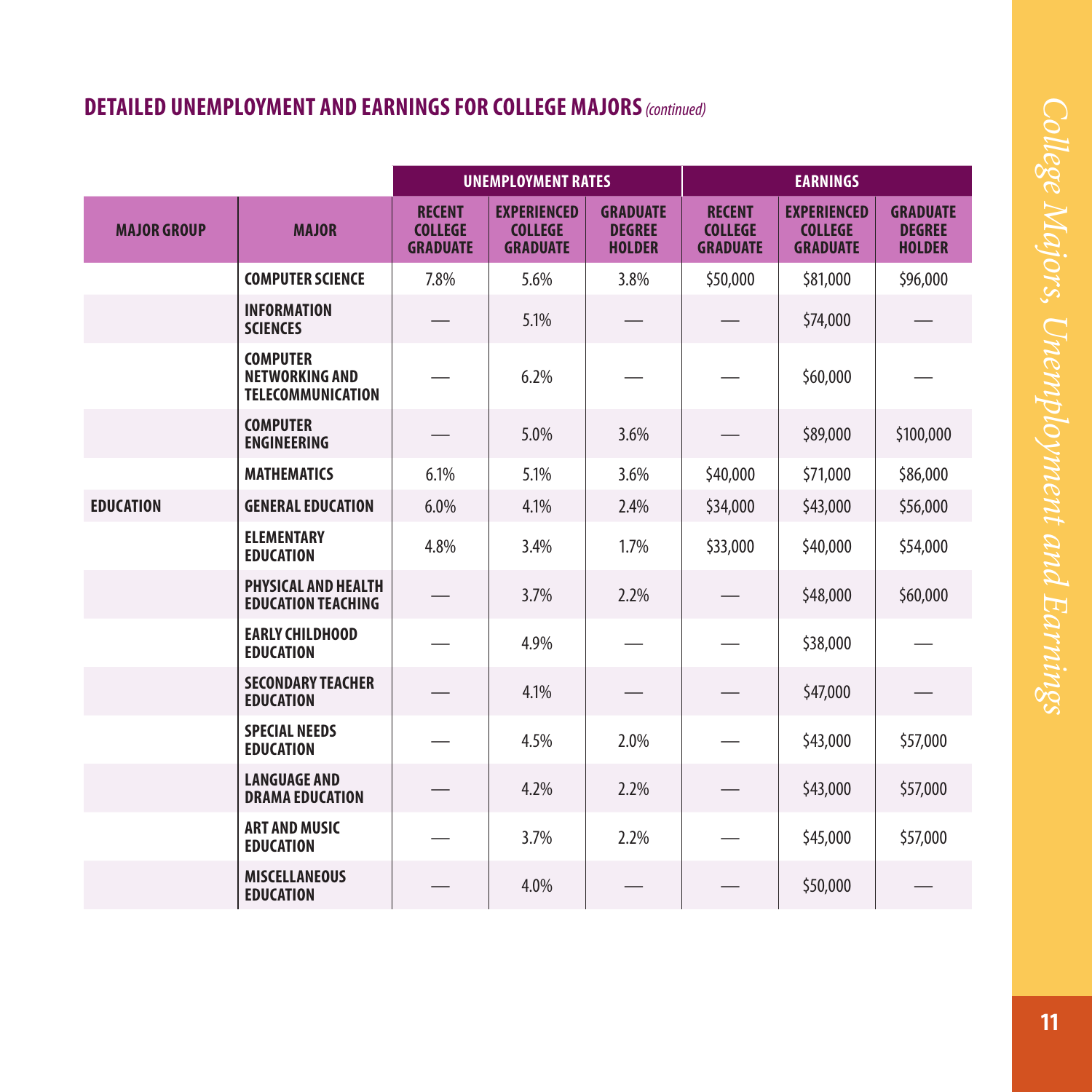|                    | <b>UNEMPLOYMENT RATES</b>                                             |                                                    |                                                         | <b>EARNINGS</b>                                   |                                                    |                                                         |                                                   |  |
|--------------------|-----------------------------------------------------------------------|----------------------------------------------------|---------------------------------------------------------|---------------------------------------------------|----------------------------------------------------|---------------------------------------------------------|---------------------------------------------------|--|
| <b>MAJOR GROUP</b> | <b>MAJOR</b>                                                          | <b>RECENT</b><br><b>COLLEGE</b><br><b>GRADUATE</b> | <b>EXPERIENCED</b><br><b>COLLEGE</b><br><b>GRADUATE</b> | <b>GRADUATE</b><br><b>DEGREE</b><br><b>HOLDER</b> | <b>RECENT</b><br><b>COLLEGE</b><br><b>GRADUATE</b> | <b>EXPERIENCED</b><br><b>COLLEGE</b><br><b>GRADUATE</b> | <b>GRADUATE</b><br><b>DEGREE</b><br><b>HOLDER</b> |  |
| <b>ENGINEERING</b> | <b>GENERAL</b><br><b>ENGINEERING</b>                                  |                                                    | 5.7%                                                    | 3.0%                                              |                                                    | \$75,000                                                | \$96,000                                          |  |
|                    | <b>CHEMICAL</b><br><b>ENGINEERING</b>                                 |                                                    | 4.2%                                                    | 3.5%                                              |                                                    | \$94,000                                                | \$101,000                                         |  |
|                    | <b>CIVIL ENGINEERING</b>                                              | 8.1%                                               | 4.5%                                                    | 2.8%                                              | \$50,000                                           | \$81,000                                                | \$96,000                                          |  |
|                    | <b>ELECTRICAL</b><br><b>ENGINEERING</b>                               | 7.3%                                               | 5.2%                                                    | 3.5%                                              | \$57,000                                           | \$90,000                                                | \$106,000                                         |  |
|                    | <b>INDUSTRIAL AND</b><br><b>MANUFACTURING</b><br><b>ENGINEERING</b>   |                                                    | 5.1%                                                    | 4.0%                                              |                                                    | \$80,000                                                | \$99,000                                          |  |
|                    | <b>MECHANICAL</b><br><b>ENGINEERING</b>                               | 8.6%                                               | 3.8%                                                    | 3.5%                                              | \$58,000                                           | \$86,000                                                | \$100,000                                         |  |
|                    | <b>MISCELLANEOUS</b><br><b>ENGINEERING</b>                            |                                                    | 5.8%                                                    |                                                   |                                                    | \$72,000                                                |                                                   |  |
|                    | <b>ELECTRICAL</b><br><b>ENGINEERING</b><br><b>TECHNOLOGY</b>          |                                                    | 6.3%                                                    |                                                   |                                                    | \$70,000                                                |                                                   |  |
|                    | <b>INDUSTRIAL</b><br><b>PRODUCTION</b><br><b>TECHNOLOGIES</b>         |                                                    | 4.0%                                                    |                                                   |                                                    | \$68,000                                                |                                                   |  |
|                    | <b>MISCELLANEOUS</b><br><b>ENGINEERING</b><br><b>TECHNOLOGIES</b>     |                                                    | 4.5%                                                    |                                                   |                                                    | \$65,000                                                |                                                   |  |
| <b>HEALTH</b>      | <b>HEALTH AND MEDICAL</b><br><b>ADMINISTRATIVE</b><br><b>SERVICES</b> |                                                    | 2.9%                                                    |                                                   |                                                    | \$56,000                                                |                                                   |  |
|                    | <b>MEDICAL</b><br><b>TECHNOLOGIES</b><br><b>TECHNICIANS</b>           |                                                    | 2.1%                                                    |                                                   |                                                    | \$60,000                                                |                                                   |  |
|                    |                                                                       |                                                    |                                                         |                                                   |                                                    |                                                         |                                                   |  |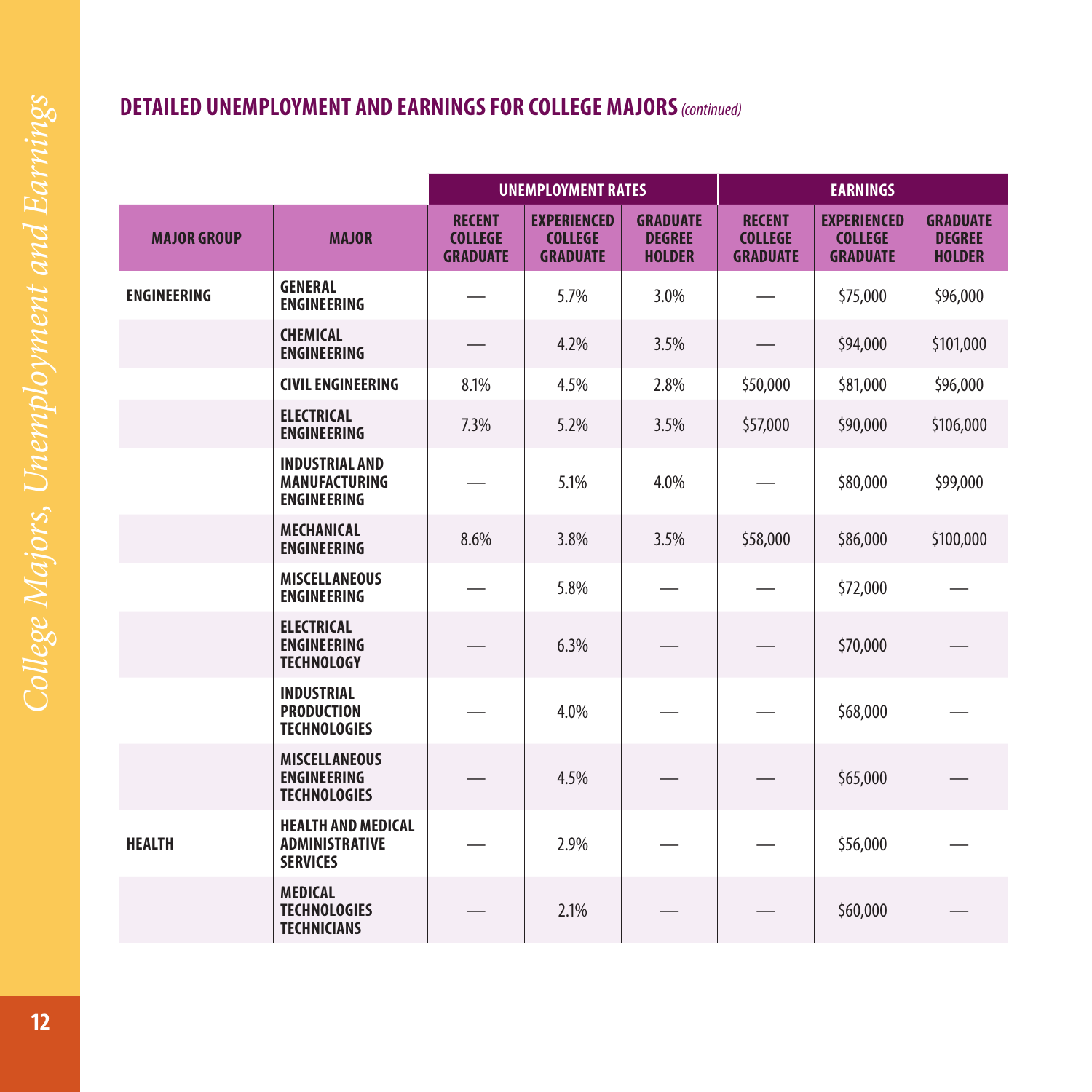|                                              |                                                                                               | <b>UNEMPLOYMENT RATES</b>                          |                                                         |                                                   | <b>EARNINGS</b>                                    |                                                         |                                                   |  |
|----------------------------------------------|-----------------------------------------------------------------------------------------------|----------------------------------------------------|---------------------------------------------------------|---------------------------------------------------|----------------------------------------------------|---------------------------------------------------------|---------------------------------------------------|--|
| <b>MAJOR GROUP</b>                           | <b>MAJOR</b>                                                                                  | <b>RECENT</b><br><b>COLLEGE</b><br><b>GRADUATE</b> | <b>EXPERIENCED</b><br><b>COLLEGE</b><br><b>GRADUATE</b> | <b>GRADUATE</b><br><b>DEGREE</b><br><b>HOLDER</b> | <b>RECENT</b><br><b>COLLEGE</b><br><b>GRADUATE</b> | <b>EXPERIENCED</b><br><b>COLLEGE</b><br><b>GRADUATE</b> | <b>GRADUATE</b><br><b>DEGREE</b><br><b>HOLDER</b> |  |
|                                              | <b>NURSING</b>                                                                                | 4.0%                                               | 1.9%                                                    | 1.6%                                              | \$48,000                                           | \$64,000                                                | \$81,000                                          |  |
|                                              | <b>PHARMACY</b><br><b>PHARMACEUTICAL</b><br><b>SCIENCES AND ADM</b>                           |                                                    | 2.1%                                                    | 2.0%                                              |                                                    | \$105,000                                               | \$107,000                                         |  |
|                                              | <b>TREATMENT THERAPY</b><br><b>PROFESSIONS</b>                                                |                                                    | 1.8%                                                    |                                                   |                                                    | \$63,000                                                |                                                   |  |
| <b>HUMANITIES AND</b><br><b>LIBERAL ARTS</b> | <b>AREA ETHNIC AND</b><br><b>CIVILIZATION STUDIES</b>                                         | 10.1%                                              | 5.5%                                                    | 4.6%                                              | \$35,000                                           | \$50,000                                                | \$71,000                                          |  |
|                                              | <b>LINGUISTICS AND</b><br><b>COMPARATIVE</b><br><b>LANGUAGE</b>                               |                                                    | 10.5%                                                   |                                                   |                                                    | \$49,000                                                |                                                   |  |
|                                              | <b>FRENCH, GERMAN,</b><br><b>LATIN AND OTHER</b><br><b>COMMON FOREIGN</b><br><b>LANGUAGES</b> | 7.9%                                               | 4.8%                                                    | 3.7%                                              | \$32,000                                           | \$50,000                                                | \$62,000                                          |  |
|                                              | <b>OTHER FOREIGN</b><br><b>LANGUAGES</b>                                                      |                                                    |                                                         | 6.8%                                              |                                                    |                                                         | \$64,000                                          |  |
|                                              | <b>ENGLISH LANGUAGE</b><br><b>AND LITERATURE</b>                                              | 9.2%                                               | 6.2%                                                    | 3.9%                                              | \$32,000                                           | \$52,000                                                | \$64,000                                          |  |
|                                              | <b>COMPOSITION AND</b><br><b>SPEECH</b>                                                       |                                                    | 4.7%                                                    |                                                   |                                                    | \$50,000                                                |                                                   |  |
|                                              | <b>LIBERAL ARTS</b>                                                                           | 9.2%                                               | 6.2%                                                    | 3.8%                                              | \$30,000                                           | \$50,000                                                | \$66,000                                          |  |
|                                              | PHILOSOPHY AND<br><b>RELIGIOUS STUDIES</b>                                                    | 10.8%                                              | 6.8%                                                    | 3.8%                                              | \$30,000                                           | \$48,000                                                | \$62,000                                          |  |
|                                              | <b>THEOLOGY AND</b><br><b>RELIGIOUS VOCATIONS</b>                                             |                                                    | 3.9%                                                    | 2.8%                                              |                                                    | \$40,000                                                | \$50,000                                          |  |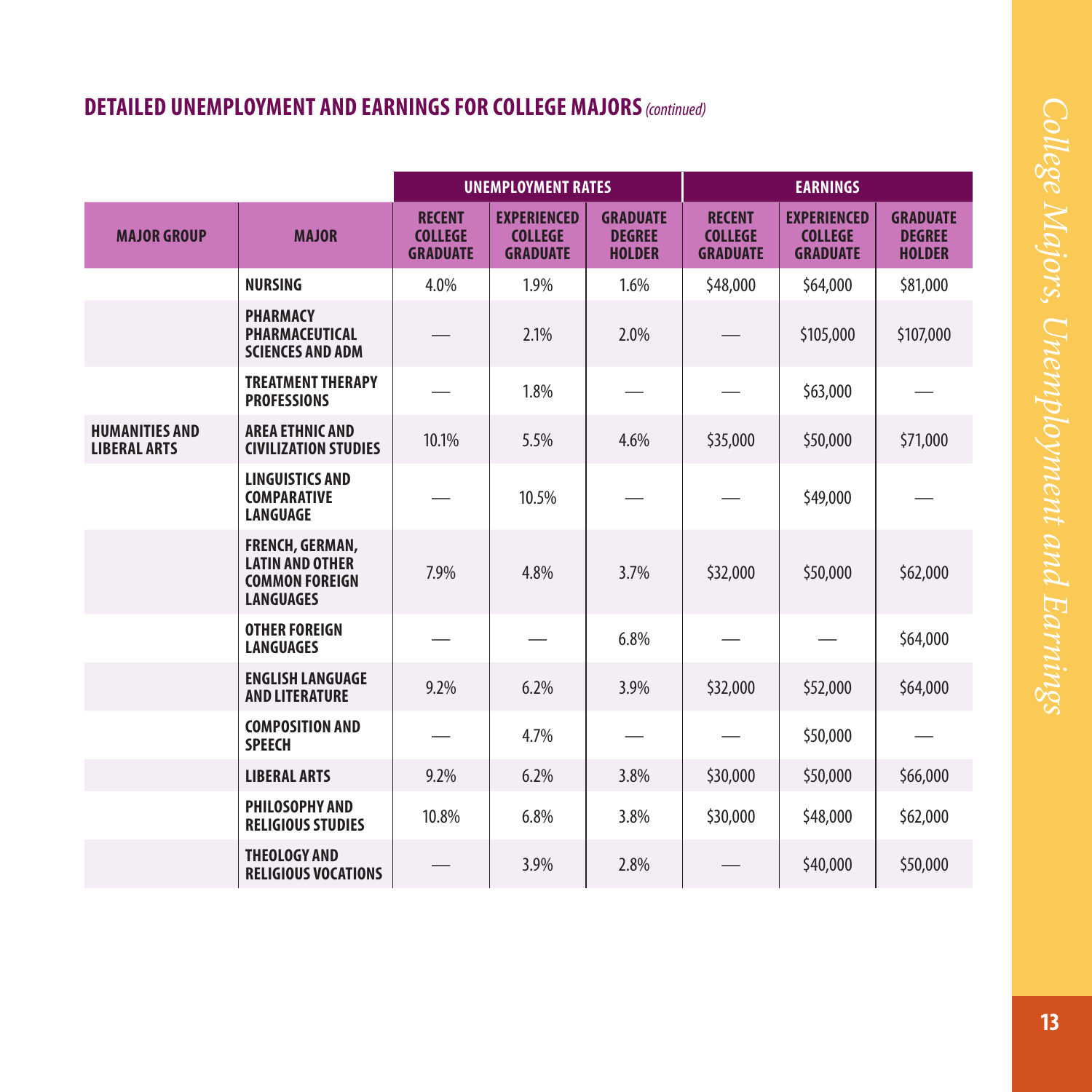|                                             |                                                                      | <b>UNEMPLOYMENT RATES</b>                          |                                                         | <b>EARNINGS</b>                                   |                                                    |                                                         |                                                   |
|---------------------------------------------|----------------------------------------------------------------------|----------------------------------------------------|---------------------------------------------------------|---------------------------------------------------|----------------------------------------------------|---------------------------------------------------------|---------------------------------------------------|
| <b>MAJOR GROUP</b>                          | <b>MAJOR</b>                                                         | <b>RECENT</b><br><b>COLLEGE</b><br><b>GRADUATE</b> | <b>EXPERIENCED</b><br><b>COLLEGE</b><br><b>GRADUATE</b> | <b>GRADUATE</b><br><b>DEGREE</b><br><b>HOLDER</b> | <b>RECENT</b><br><b>COLLEGE</b><br><b>GRADUATE</b> | <b>EXPERIENCED</b><br><b>COLLEGE</b><br><b>GRADUATE</b> | <b>GRADUATE</b><br><b>DEGREE</b><br><b>HOLDER</b> |
|                                             | <b>ANTHROPOLOGY AND</b><br><b>ARCHEOLOGY</b>                         | 10.5%                                              | 6.2%                                                    | 4.1%                                              | \$28,000                                           | \$47,000                                                | \$60,000                                          |
|                                             | <b>ART HISTORY AND</b><br><b>CRITICISM</b>                           |                                                    | 8.8%                                                    |                                                   |                                                    | \$52,000                                                |                                                   |
|                                             | <b>HISTORY</b>                                                       | 10.2%                                              | 5.8%                                                    | 3.9%                                              | \$32,000                                           | \$54,000                                                | \$75,000                                          |
| <b>INDUSTRIAL ARTS</b>                      | <b>CONSTRUCTION</b><br><b>SERVICES</b>                               |                                                    | 5.2%                                                    |                                                   |                                                    | \$76,000                                                |                                                   |
|                                             | <b>TRANSPORTATION</b><br><b>SCIENCES AND</b><br><b>TECHNOLOGIES</b>  |                                                    | 4.0%                                                    |                                                   |                                                    | \$71,000                                                |                                                   |
| <b>LAW AND PUBLIC</b><br><b>POLICY</b>      | <b>PRE-LAW AND LEGAL</b><br><b>STUDIES</b>                           |                                                    | 7.4%                                                    |                                                   |                                                    | \$49,000                                                |                                                   |
|                                             | <b>CRIMINAL JUSTICE AND</b><br><b>FIRE PROTECTION</b>                | 7.6%                                               | 4.1%                                                    | 3.2%                                              | \$34,000                                           | \$55,000                                                | \$66,000                                          |
|                                             | <b>PUBLIC</b><br><b>ADMINISTRATION</b>                               |                                                    | 7.3%                                                    |                                                   |                                                    | \$58,000                                                |                                                   |
| <b>PSYCHOLOGY AND</b><br><b>SOCIAL WORK</b> | PSYCHOLOGY- ALL                                                      | 7.6%                                               | 6.0%                                                    | 3.4%                                              | \$30,000                                           | \$48,000                                                | \$61,000                                          |
|                                             | <b>HUMAN SERVICES</b><br><b>AND COMMUNITY</b><br><b>ORGANIZATION</b> |                                                    | 7.3%                                                    |                                                   |                                                    | \$39,000                                                |                                                   |
|                                             | <b>SOCIAL WORK</b>                                                   | 6.6%                                               | 5.8%                                                    | 2.9%                                              | \$30,000                                           | \$40,000                                                | \$52,000                                          |
| <b>RECREATION</b>                           | PHYSICAL FITNESS,<br><b>PARKS RECREATION</b>                         | 8.3%                                               | 4.5%                                                    | 2.0%                                              | \$30,000                                           | \$50,000                                                | \$61,000                                          |
| SCIENCE-LIFE/<br><b>PHYSICAL</b>            | <b>ENVIRONMENTAL</b><br><b>SCIENCE</b>                               |                                                    | 4.2%                                                    |                                                   |                                                    | \$55,000                                                |                                                   |
|                                             | <b>BIOLOGY</b>                                                       | 7.7%                                               | 4.6%                                                    | 1.8%                                              | \$31,000                                           | \$56,000                                                | \$87,000                                          |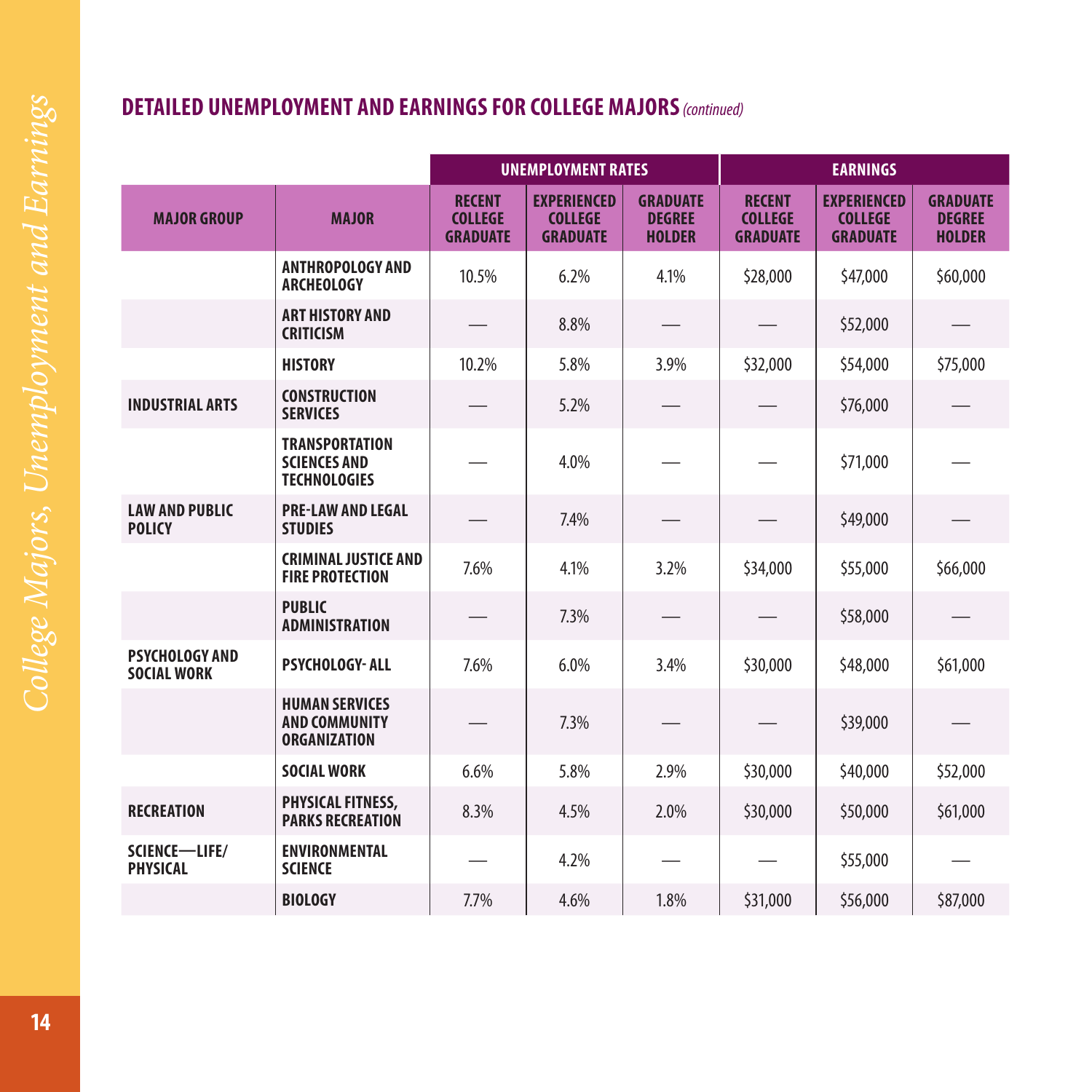|                       |                                                        | <b>UNEMPLOYMENT RATES</b>                          |                                                         |                                                   | <b>EARNINGS</b>                                    |                                                         |                                                   |  |
|-----------------------|--------------------------------------------------------|----------------------------------------------------|---------------------------------------------------------|---------------------------------------------------|----------------------------------------------------|---------------------------------------------------------|---------------------------------------------------|--|
| <b>MAJOR GROUP</b>    | <b>MAJOR</b>                                           | <b>RECENT</b><br><b>COLLEGE</b><br><b>GRADUATE</b> | <b>EXPERIENCED</b><br><b>COLLEGE</b><br><b>GRADUATE</b> | <b>GRADUATE</b><br><b>DEGREE</b><br><b>HOLDER</b> | <b>RECENT</b><br><b>COLLEGE</b><br><b>GRADUATE</b> | <b>EXPERIENCED</b><br><b>COLLEGE</b><br><b>GRADUATE</b> | <b>GRADUATE</b><br><b>DEGREE</b><br><b>HOLDER</b> |  |
|                       | <b>BIOCHEMICAL</b><br><b>SCIENCES</b>                  |                                                    | 5.9%                                                    | 1.9%                                              |                                                    | \$69,000                                                | \$96,000                                          |  |
|                       | <b>MULTI-DISCIPLINARY</b><br><b>OR GENERAL SCIENCE</b> | 8.2%                                               | 4.6%                                                    | 2.4%                                              | \$35,000                                           | \$60,000                                                | \$80,000                                          |  |
|                       | <b>CHEMISTRY</b>                                       | 6.6%                                               | 4.9%                                                    | 2.0%                                              | \$32,000                                           | \$62,000                                                | \$96,000                                          |  |
|                       | <b>GEOLOGY AND EARTH</b><br><b>SCIENCE</b>             |                                                    | 5.1%                                                    |                                                   |                                                    | \$63,000                                                |                                                   |  |
|                       | <b>PHYSICS</b>                                         |                                                    | 5.4%                                                    | 2.8%                                              |                                                    | \$81,000                                                | \$95,000                                          |  |
| <b>SOCIAL SCIENCE</b> | <b>INTERDISCIPLINARY</b><br><b>SOCIAL SCIENCES</b>     |                                                    | 7.2%                                                    |                                                   |                                                    | \$45,000                                                |                                                   |  |
|                       | <b>GENERAL SOCIAL</b><br><b>SCIENCES</b>               |                                                    | 6.8%                                                    |                                                   |                                                    | \$50,000                                                |                                                   |  |
|                       | <b>ECONOMICS</b>                                       | 9.4%                                               | 5.7%                                                    | 4.6%                                              | \$48,000                                           | \$76,000                                                | \$101,000                                         |  |
|                       | <b>GEOGRAPHY</b>                                       |                                                    | 5.6%                                                    |                                                   |                                                    | \$59,000                                                |                                                   |  |
|                       | <b>INTERNATIONAL</b><br><b>RELATIONS</b>               |                                                    | 4.8%                                                    | 4.8%                                              |                                                    | \$65,000                                                | \$91,000                                          |  |
|                       | <b>POLITICAL SCIENCE</b><br><b>AND GOVERNMENT</b>      | 9.1%                                               | 6.0%                                                    | 3.8%                                              | \$35,000                                           | \$65,000                                                | \$90,000                                          |  |
|                       | <b>SOCIOLOGY</b>                                       | 8.6%                                               | 5.4%                                                    | 3.5%                                              | \$32,000                                           | \$50,000                                                | \$60,000                                          |  |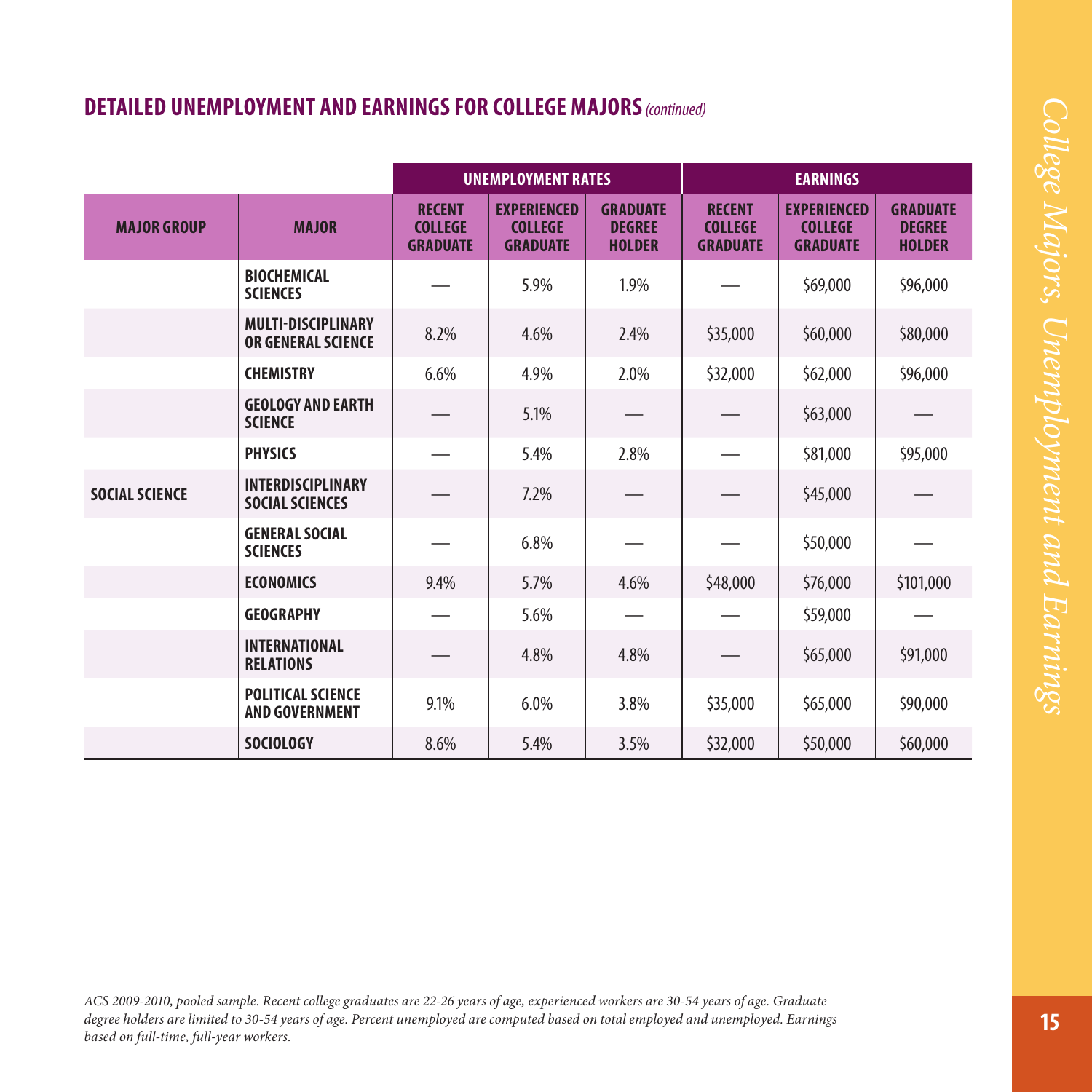# **APPENDICES**

#### **UNEMPLOYMENT AND EARNINGS FOR COLLEGE MAJORS**

|                                                    |                                                    | <b>UNEMPLOYMENT RATES</b>                               |                                                   | <b>EARNINGS</b>                                    |                                                         |                                                   |  |
|----------------------------------------------------|----------------------------------------------------|---------------------------------------------------------|---------------------------------------------------|----------------------------------------------------|---------------------------------------------------------|---------------------------------------------------|--|
| <b>MAJOR</b>                                       | <b>RECENT</b><br><b>COLLEGE</b><br><b>GRADUATE</b> | <b>EXPERIENCED</b><br><b>COLLEGE</b><br><b>GRADUATE</b> | <b>GRADUATE</b><br><b>DEGREE</b><br><b>HOLDER</b> | <b>RECENT</b><br><b>COLLEGE</b><br><b>GRADUATE</b> | <b>EXPERIENCED</b><br><b>COLLEGE</b><br><b>GRADUATE</b> | <b>GRADUATE</b><br><b>DEGREE</b><br><b>HOLDER</b> |  |
| <b>AGRICULTURE AND NATURAL</b><br><b>RESOURCES</b> | 7.0%                                               | 3.5%                                                    | 2.4%                                              | \$32,000                                           | \$50,000                                                | \$65,000                                          |  |
| <b>SCIENCE-LIFE/PHYSICAL</b>                       | 7.7%                                               | 4.7%                                                    | 2.2%                                              | \$32,000                                           | \$60,000                                                | \$87,000                                          |  |
| <b>ARCHITECTURE</b>                                | 13.9%                                              | 9.2%                                                    | 7.7%                                              | \$36,000                                           | \$64,000                                                | \$71,000                                          |  |
| <b>HUMANITIES AND LIBERAL ARTS</b>                 | 9.4%                                               | 6.1%                                                    | 3.9%                                              | \$31,000                                           | \$50,000                                                | \$65,000                                          |  |
| <b>COMMUNICATIONS, JOURNALISM</b>                  | 7.3%                                               | 6.0%                                                    | 4.1%                                              | \$33,000                                           | \$54,000                                                | \$64,000                                          |  |
| <b>COMPUTERS AND MATHEMATICS</b>                   | 8.2%                                               | 5.6%                                                    | 4.1%                                              | \$46,000                                           | \$76,000                                                | \$91,000                                          |  |
| <b>EDUCATION</b>                                   | 5.4%                                               | 3.9%                                                    | 1.9%                                              | \$33,000                                           | \$43,000                                                | \$56,000                                          |  |
| <b>ENGINEERING</b>                                 | 7.5%                                               | 4.9%                                                    | 3.4%                                              | \$55,000                                           | \$81,000                                                | \$100,000                                         |  |
| <b>LAW AND PUBLIC POLICY</b>                       | 8.1%                                               | 4.5%                                                    | 3.5%                                              | \$34,000                                           | \$55,000                                                | \$70,000                                          |  |
| <b>SOCIAL SCIENCE</b>                              | 8.9%                                               | 5.7%                                                    | 4.1%                                              | \$37,000                                           | \$60,000                                                | \$85,000                                          |  |
| <b>INDUSTRIAL ARTS</b>                             |                                                    | 4.7%                                                    |                                                   |                                                    | \$71,000                                                |                                                   |  |
| <b>HEALTH</b>                                      | 5.4%                                               | 2.2%                                                    | 1.9%                                              | \$43,000                                           | \$63,000                                                | \$81,000                                          |  |
| <b>PSYCHOLOGY AND SOCIAL WORK</b>                  | 7.3%                                               | 5.9%                                                    | 3.2%                                              | \$30,000                                           | \$45,000                                                | \$60,000                                          |  |
| <b>RECREATION</b>                                  | 8.3%                                               | 4.5%                                                    | 2.0%                                              | \$30,000                                           | \$50,000                                                | \$61,000                                          |  |
| <b>ARTS</b>                                        | 11.1%                                              | 7.1%                                                    | 6.2%                                              | \$30,000                                           | \$46,000                                                | \$55,000                                          |  |
| <b>BUSINESS</b>                                    | 7.4%                                               | 5.3%                                                    | 4.4%                                              | \$39,000                                           | \$63,000                                                | \$84,000                                          |  |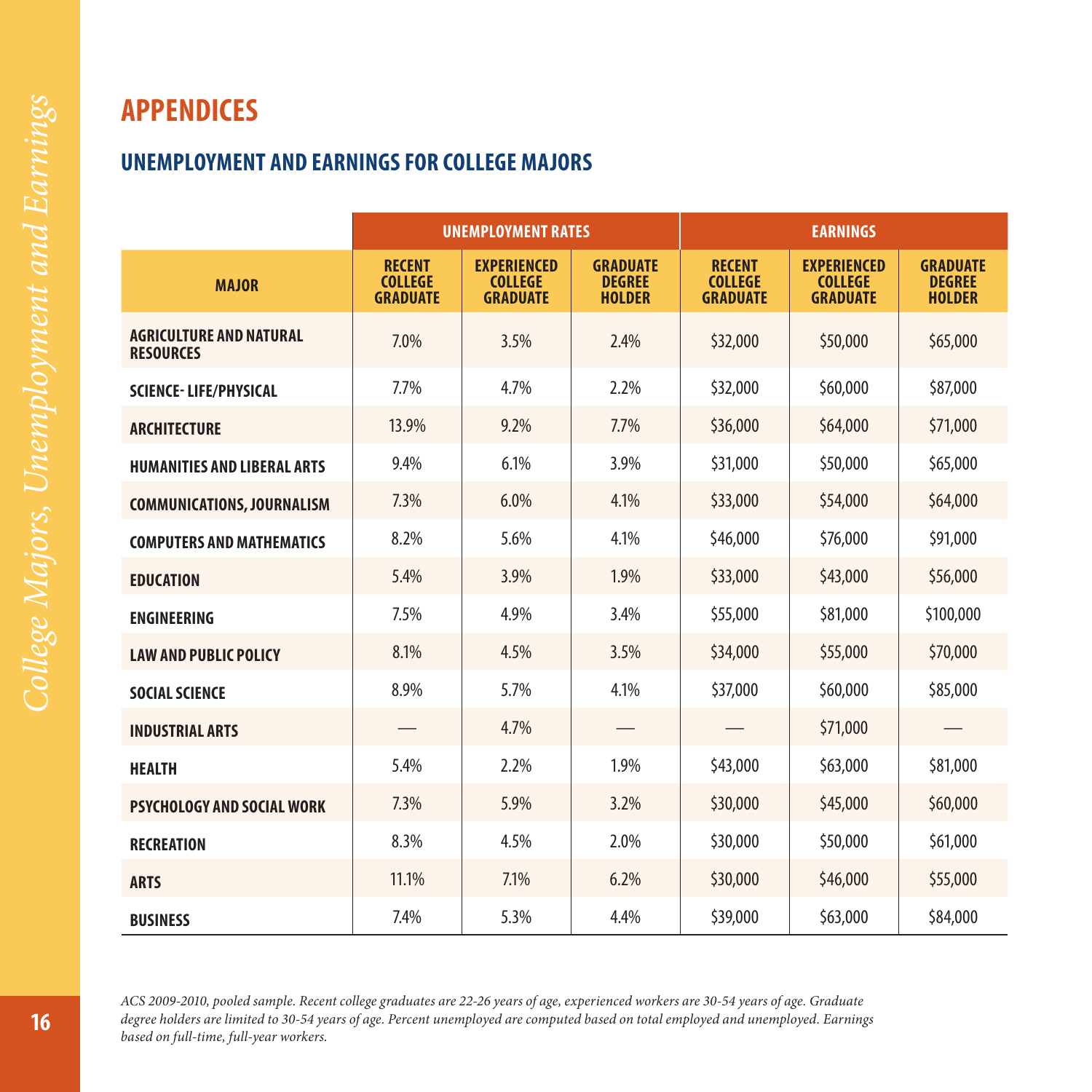#### **Methodology**

Data from the American Community Survey for the years 2009 and 2010 were pooled to provide a larger sample size for the estimates. The unemployment rates were then computed for each of the three groups by dividing the total unemployed with the total employed and unemployed. The earnings used are median earnings in 2010 dollars rounded to the nearest \$1,000. The three groups are: recent college graduates (those between ages 22 and 26 with bachelor degrees), experienced college graduates (those between ages 30 and 54), and graduate degree holders (those with master's degrees or higher and are between 30 and 54). Median earnings are based on those who worked more than 35 hours a week and at least 50 weeks a year. All calculations use the survey weights provided by the Census Bureau.

#### **Acknowledgements**

We would like to express our gratitude to the individuals and organizations that have made this report possible. First, we thank Lumina Foundation and the Bill and Melinda Gates Foundation for their support of our research over the past few years, and in particular, we are grateful for the support of Jamie Merisotis, Hilary Pennington, Holly Zanville, Parminder Jassal and Ann Person. We are honored to be partners in their mission of promoting postsecondary access and completion for all Americans.

We also want to thank our editor, Vic Caleca, and our designer, Woodpile Studios. Finally, we would like to thank Andrea Porter and Andrew Hanson at the Center for editorial and research assistance throughout the project.

*The views expressed in this publication are those of the authors and do not necessarily represent those of Lumina Foundation or the Bill and Melinda Gates Foundation, their officers, or employees.*